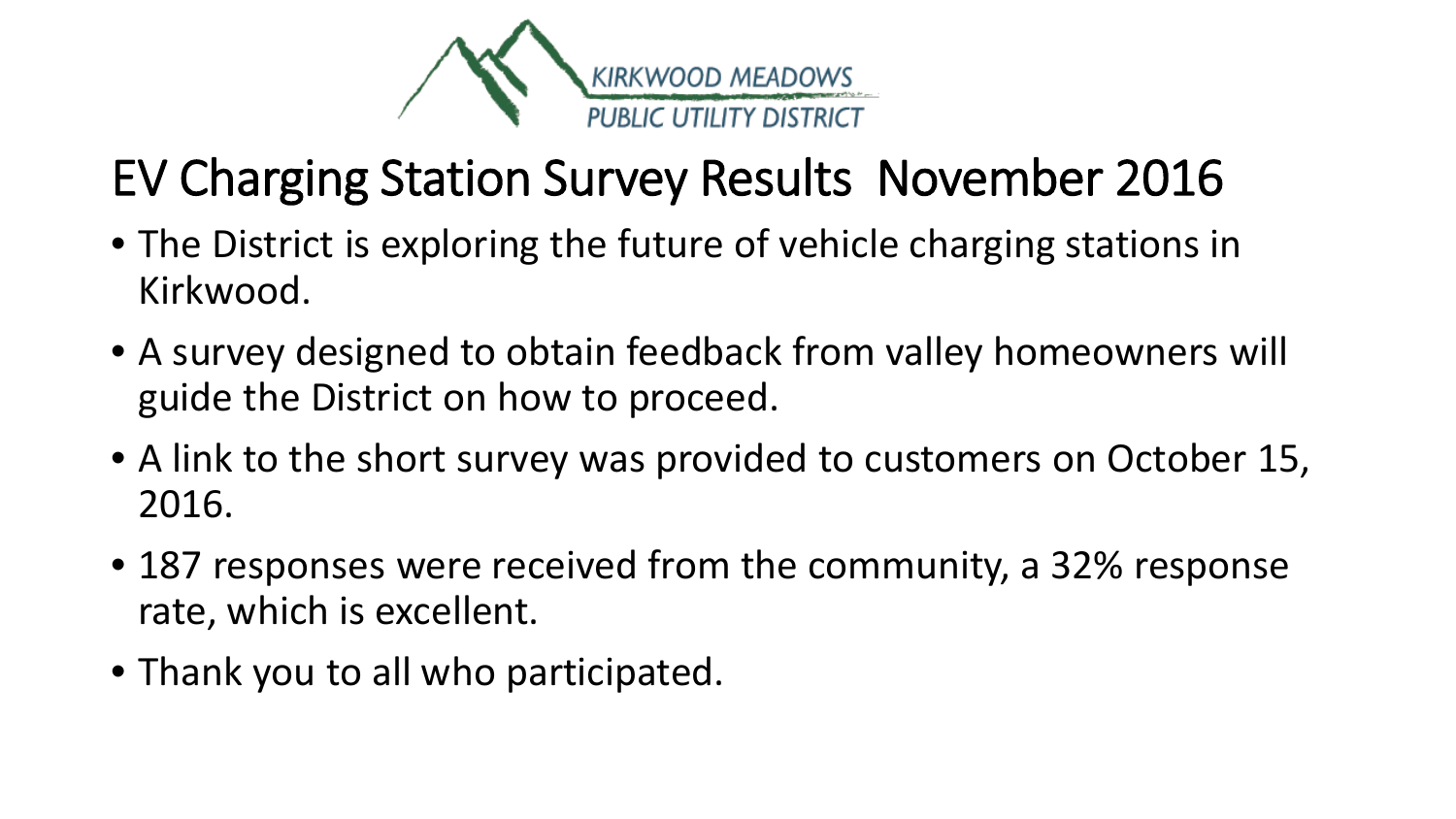Q23 What do you see as the District's role in the Kirkwood community relative to vehicle charging stations? Please check all that apply.

- 173 responses were received for this particular question
- 46.24% (80): To educate and advise the community
- 43.35% (75): To provide meters and power to Vail Resorts to manage charging stations
- 41.04% (71): To install a charging station on District property near the Community Services Building and charge based on a cost per Kwh
- 38.15% (66): To provide meters and power to the HOAs to manage charging stations
- 31.79% (55): To install a charging station on District property near the Community Services Building along with a meter where you pay a dollar amount by the hour while your vehicle is charging
- 09.83% (17): Other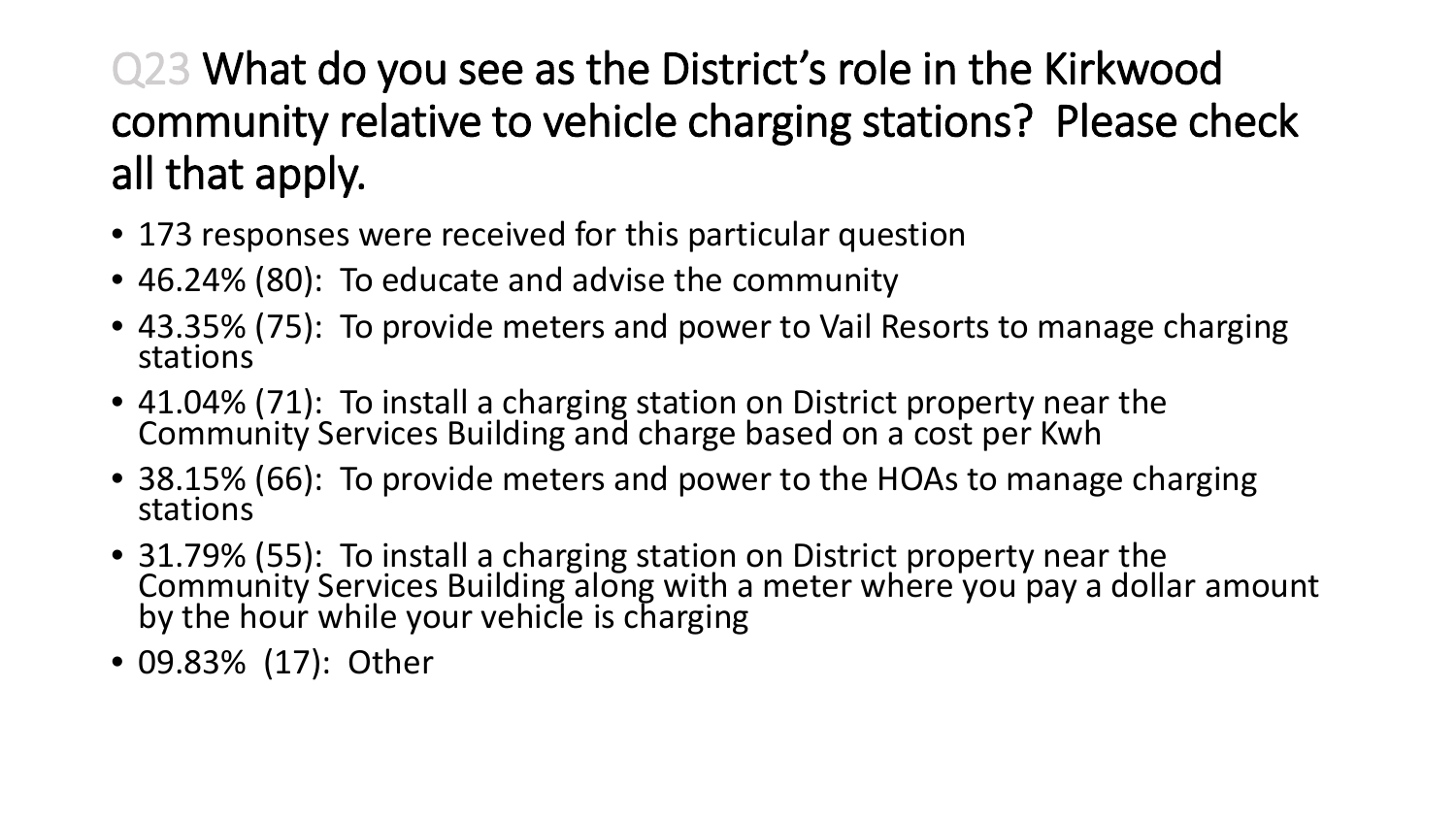### Q24 Rank the following for importance to your decision to drive an EV or PHEV to Kirkwood.



**Relative Importance**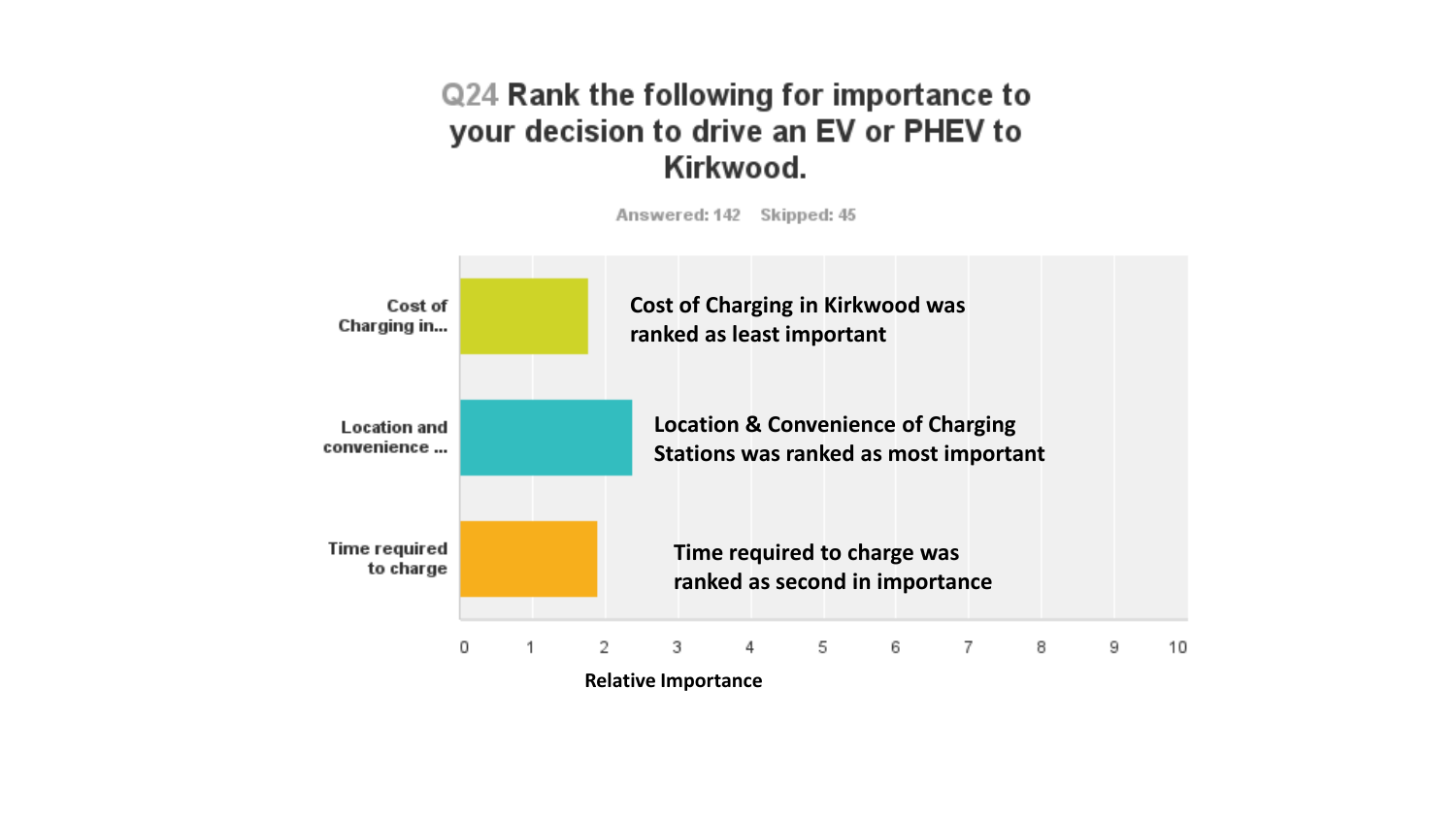# Population Owning or Considering the Purchase of an EV or PHEV

#### Q1 Do you own one or more battery electric vehicles (EV)?

Answered: 187 Skipped: 0



#### Q11 Do you own one or more plug-in hybrid vehicles (PHEV)?

Answered: 173 Skipped: 14

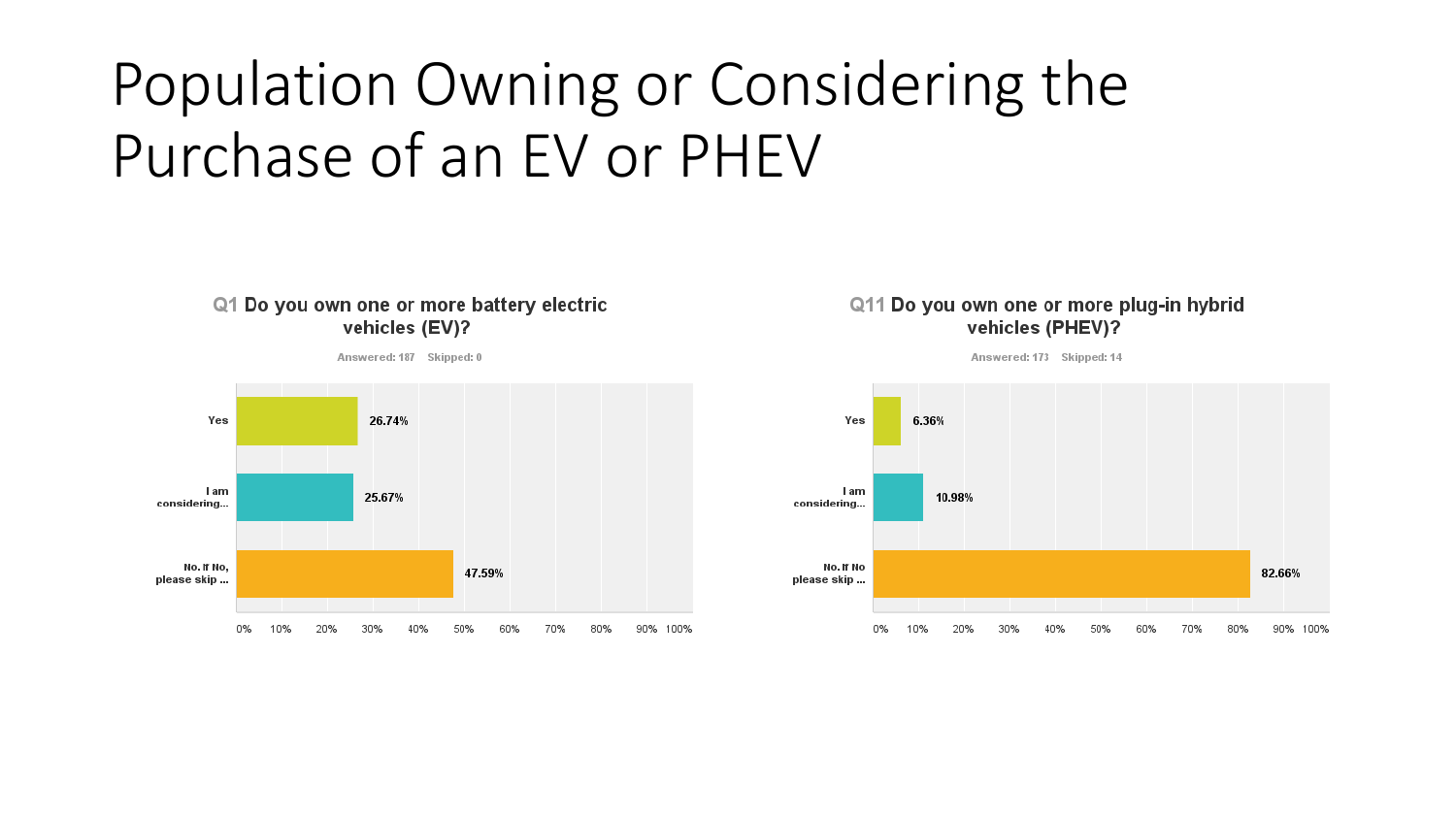# Would having a charger in the valley influence driving your EV or PHEV to Kirkwood?

Q4 If you do not currently drive an EV to Kirkwood, would you consider driving one to Kirkwood if there was a charger in the valley?



Q14 If you do not currently drive a PHEV to Kirkwood, would you consider driving one to Kirkwood if there was a charger in the valley?



Answered: 43 Skipped: 144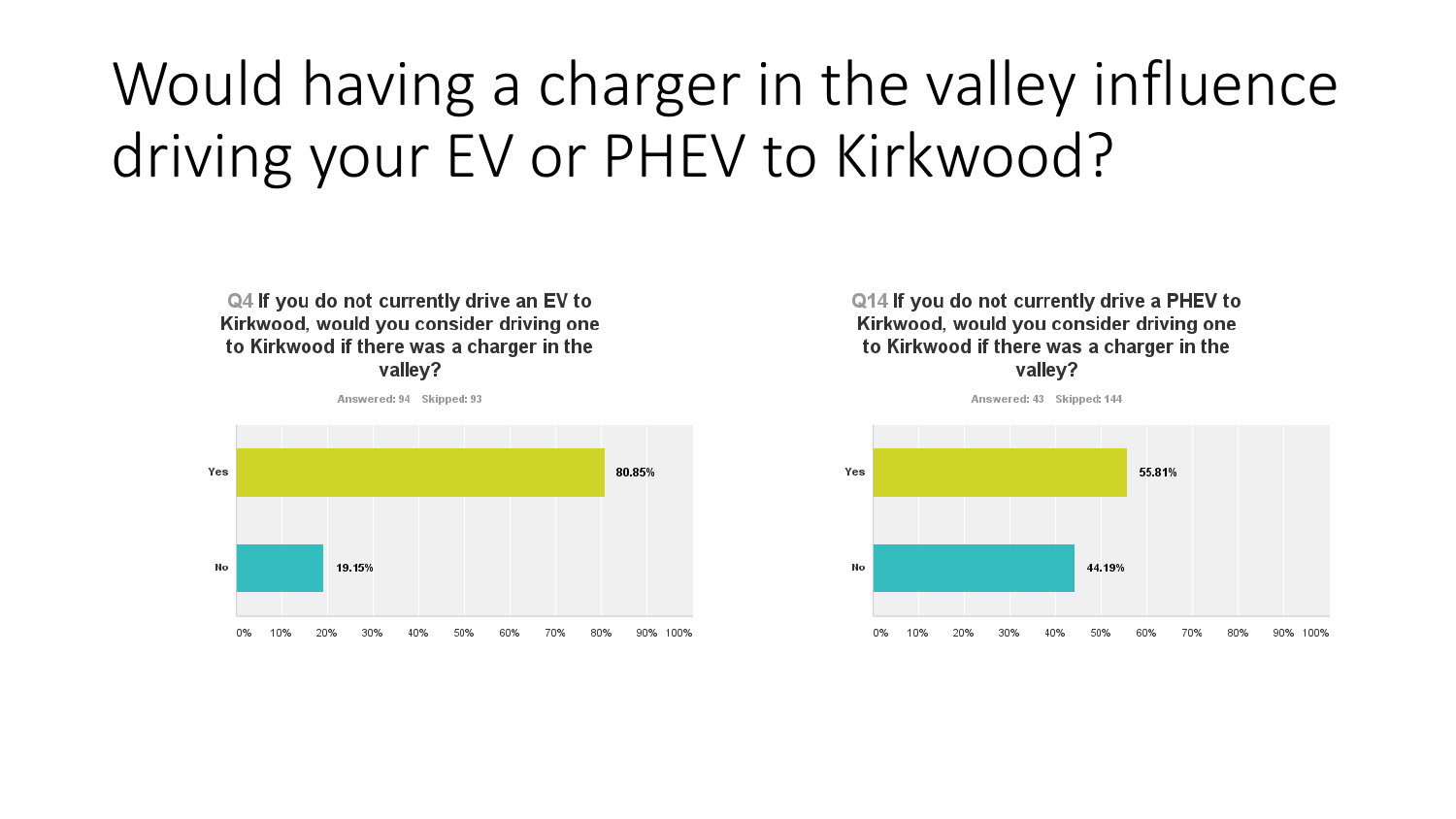## What type of charger is sufficient?

#### Q8 Do you believe that a level 2 (240 Volt/50 Amp) charging station in Kirkwood would be sufficient to meet your EV charging needs?

Answered: 91 Skipped: 96



#### Q18 Do you believe that a level 2 (240 Volt/50 Amp) charging station in Kirkwood would be sufficient to meet your needs to charge your PHEV?

Answered: 24 Skipped: 163

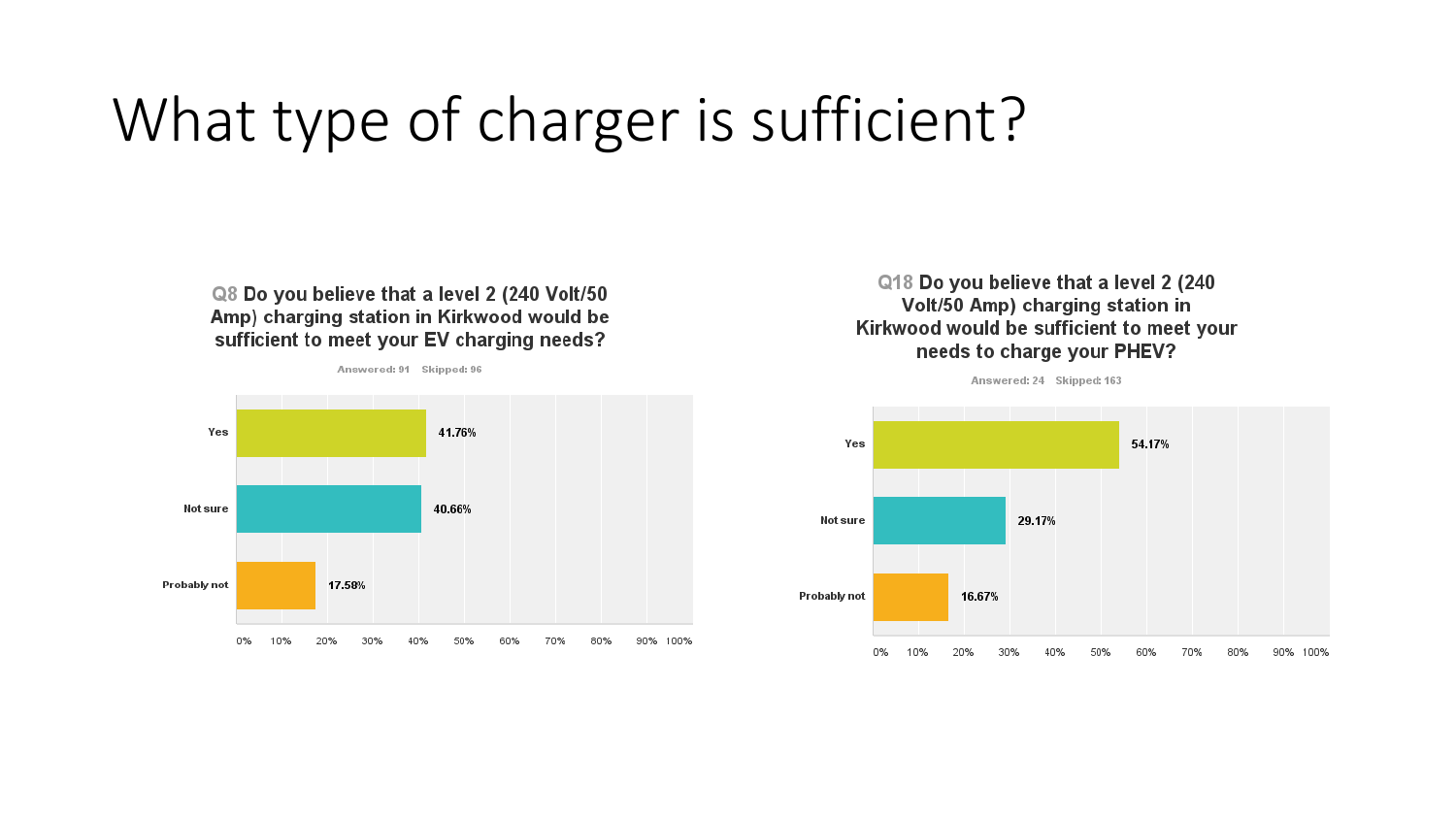### Is the cost to charge important?

Q10 If the cost to charge your EV was higher in Kirkwood than elsewhere, such as at your other home, would the cost in Kirkwood negatively influence your decision to drive your battery electric vehicle to Kirkwood?





Q20 If the cost to charge your PHEV was higher in Kirkwood than elsewhere, would the cost in Kirkwood negatively influence your decision to drive your electric vehicle to Kirkwood?



Answered: 25 Skipped: 162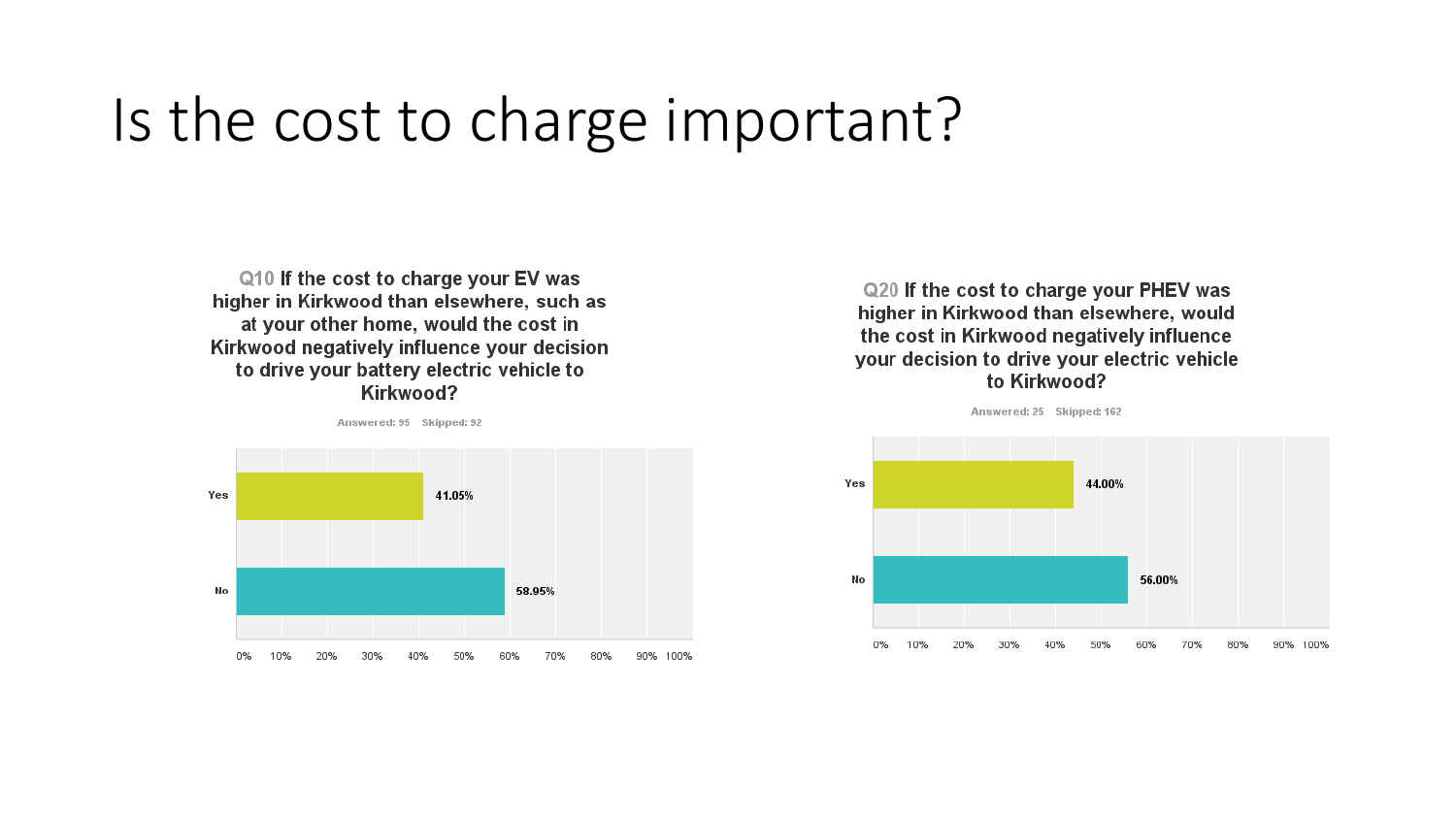# Comments were very helpful

- I hope the District can use data gathered through this survey to influence Tesla to put in a Supercharger Station in the travel line from the Bay Area to Kirkwood. Some place like Jackson or Stockton would do the trick. I hope the District will take a lead role in enabling electric vehicle usage in the community. I think electrics are a significant part of the solution to global warming, and Kirkwood's viability as a community depends on effective climate action (both wildfire prevention and adequate snow pack for business model)...so we have real motivation for real action.
- Be sure that ALL costs are covered by the charger users, and NOT by normal rate payers.
- Negotiate with a third party provider such as ChargePoint let them assume capital and operational expenses.
- Install an EV Charging Station, such as a Tesla Supercharger to promote clean energy usage in the valley, as well as attract new EV enthusiasts to Kirkwood in all seasons. Providing this service has multiple benefits, including strong support of the environment and promoting the Kirkwood community as environmentallyminded. Of note, most major ski resorts are currently providing this service, and it would be a mistake to not offer the service and potentially exclude the EV driver from your community.
- The best alternative would be to get Tesla to install a Supercharger station on district property. All other such current stations are free. At 60 cents per kilowatt hour they would probably require some means for user to pay by the kWh. It would be worth it to me to be able to drive my EV's to KWD and get charged in an hour.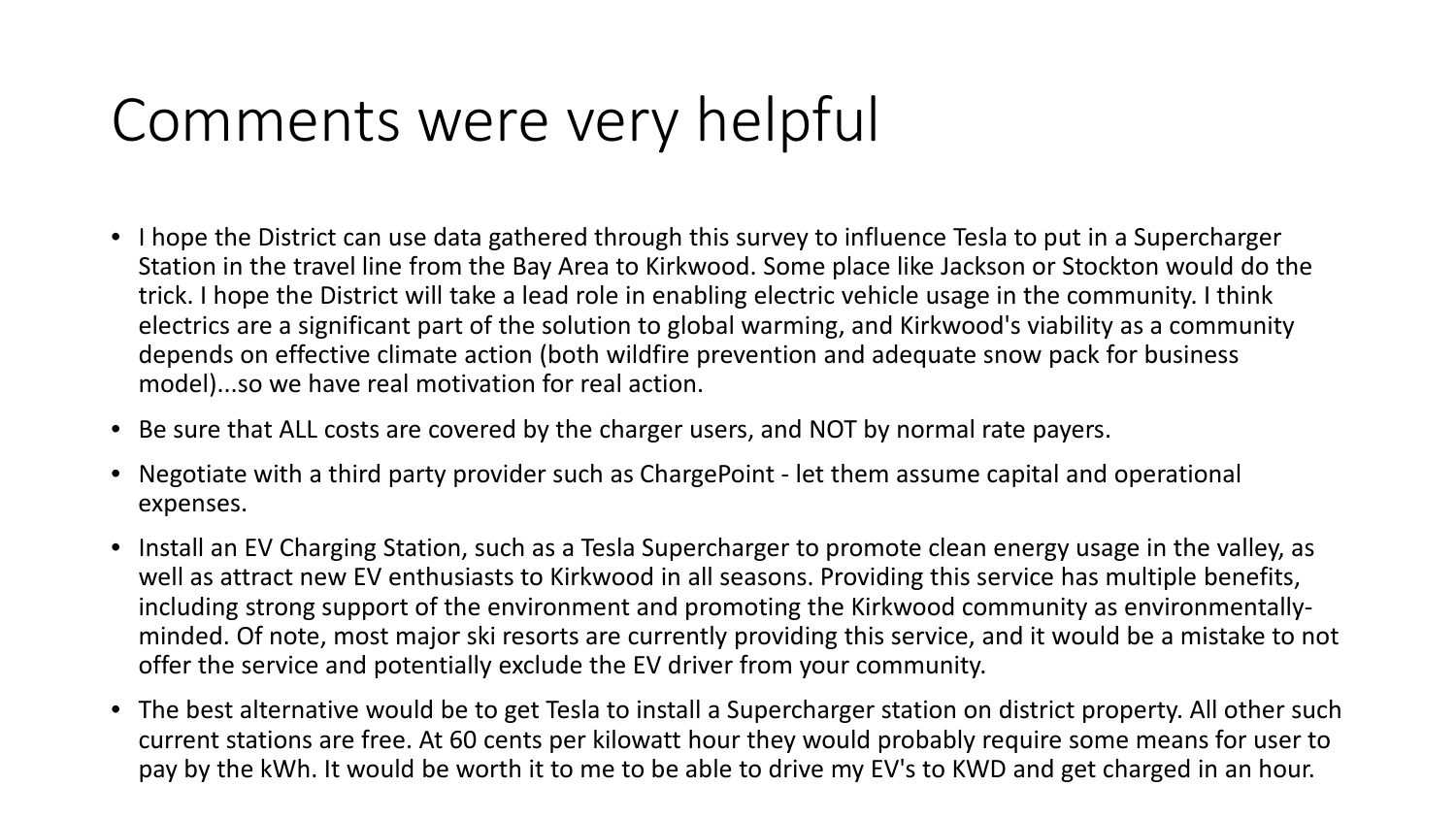### More Comments…

- For Bay Area drivers, plug-ins are really not a viable option for travel to Kirkwood without charging stations. Of course, good for the environment but the question is who pays for it. I feel strongly that we should only pursue business models that are fully funded without any District resources. Resources should come from Vail, electric vehicle owners, and those private properties/HOAs that desire to have charging stations. If none are willing to step up with funding then the District should stay out of it
- With the growing purchase of EV, and now the all wheel versions becoming available there will be a growing need in the Kirkwood Valley. It's problematic and expensive for each HOA to install and maintain EVCS in the valley. Snow removal concerns, long cord connections, attraction to kids and animals, fire hazards if not maintained properly just to name a few are the challenges that will effect everyone in the Valley if there is no central development or requirements for EVCS
- Providing charging stations is very important to accelerate the growth of clean vehicles. Not listed on your questions--was whether to approach TESLA for a supercharger at Kirkwood--this would be the best! Mammoth Lakes has one. I think the ideal place is next to gas station on HWY 88, people can eat at the Kirkwood Inn--open year round--and charge up!
- Please install MULTIPLE stations; one will not be sufficient. At minimum stub out for future expansion, pending usage. DC fast charging preferred.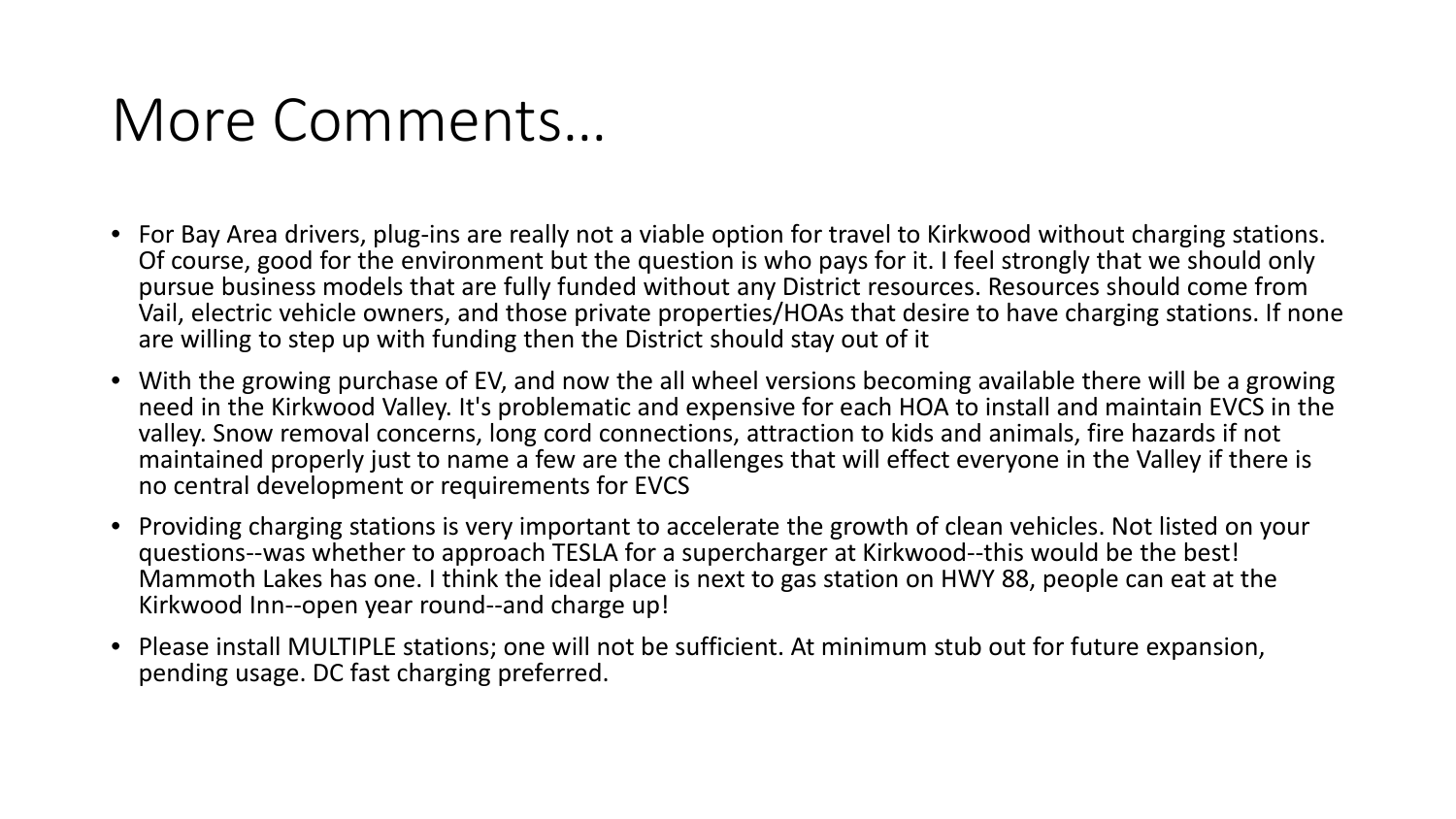# District Learning and Next Steps

- Communicate results to community in Newsletter, Community Notice or both
- Review survey results and comments
- Share survey results and comments with Vail
- Develop and communicate the plan with the community
- ……